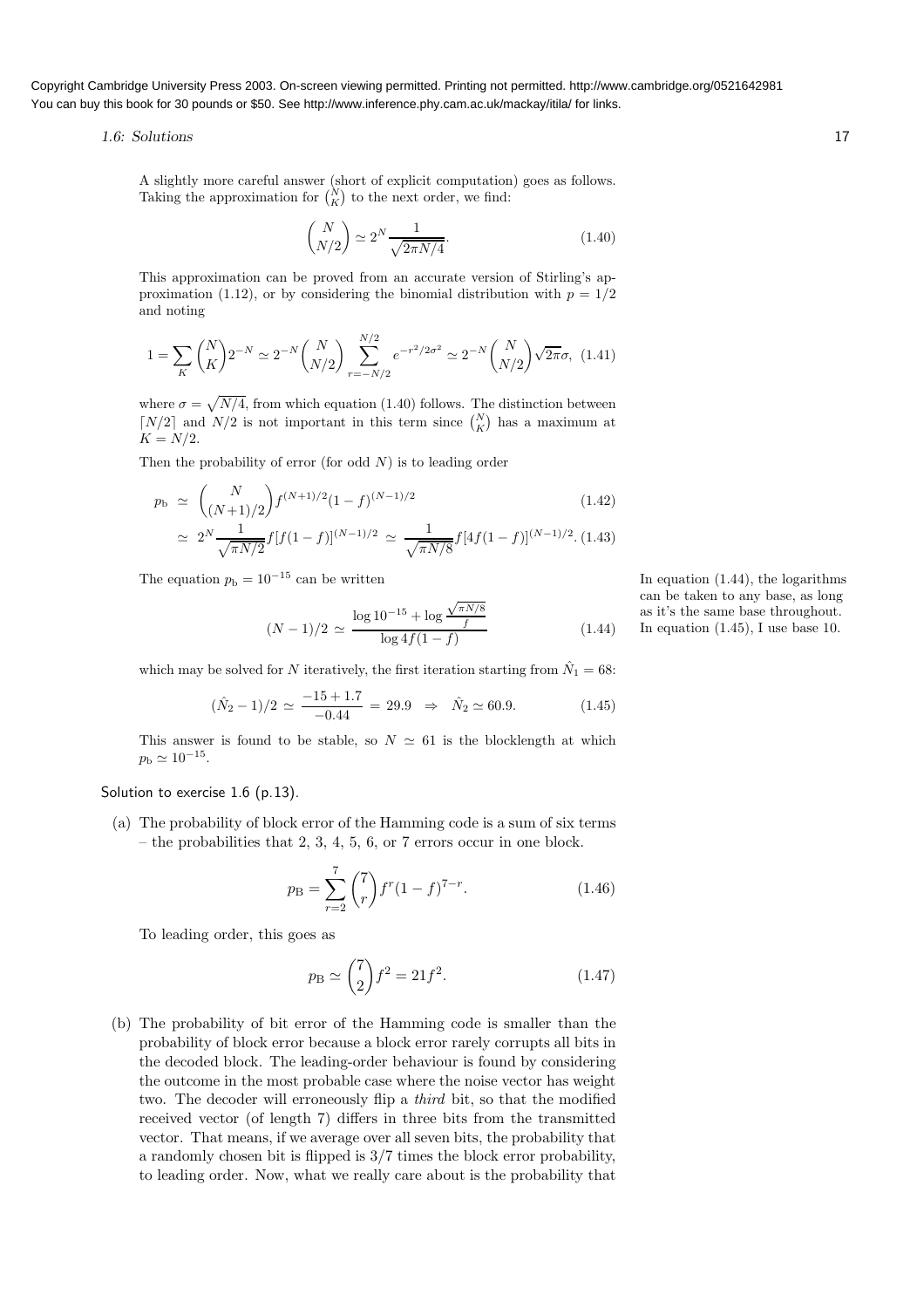18 1 — Introduction to Information Theory

a source bit is flipped. Are parity bits or source bits more likely to be among these three flipped bits, or are all seven bits equally likely to be corrupted when the noise vector has weight two? The Hamming code is in fact completely symmetric in the protection it affords to the seven bits (assuming a binary symmetric channel). [This symmetry can be proved by showing that the role of a parity bit can be exchanged with a source bit and the resulting code is still a (7, 4) Hamming code; see below.] The probability that any one bit ends up corrupted is the same for all seven bits. So the probability of bit error (for the source bits) is simply three sevenths of the probability of block error.

$$
p_{\rm b} \simeq \frac{3}{7} p_{\rm B} \simeq 9f^2. \tag{1.48}
$$

# Symmetry of the Hamming (7, 4) code

To prove that the (7, 4) code protects all bits equally, we start from the paritycheck matrix

$$
\mathbf{H} = \left[ \begin{array}{cccccc} 1 & 1 & 1 & 0 & 1 & 0 & 0 \\ 0 & 1 & 1 & 1 & 0 & 1 & 0 \\ 1 & 0 & 1 & 1 & 0 & 0 & 1 \end{array} \right]. \tag{1.49}
$$

The symmetry among the seven transmitted bits will be easiest to see if we reorder the seven bits using the permutation  $(t_1t_2t_3t_4t_5t_6t_7) \rightarrow (t_5t_2t_3t_4t_1t_6t_7)$ . Then we can rewrite **H** thus:

$$
\mathbf{H} = \left[ \begin{array}{cccccc} 1 & 1 & 1 & 0 & 1 & 0 & 0 \\ 0 & 1 & 1 & 1 & 0 & 1 & 0 \\ 0 & 0 & 1 & 1 & 1 & 0 & 1 \end{array} \right].
$$
 (1.50)

Now, if we take any two parity constraints that t satisfies and add them together, we get another parity constraint. For example, row 1 asserts  $t_5 +$  $t_2 + t_3 + t_1 =$  even, and row 2 asserts  $t_2 + t_3 + t_4 + t_6 =$  even, and the sum of these two constraints is

$$
t_5 + 2t_2 + 2t_3 + t_1 + t_4 + t_6 = \text{even};\tag{1.51}
$$

we can drop the terms  $2t_2$  and  $2t_3$ , since they are even whatever  $t_2$  and  $t_3$  are; thus we have derived the parity constraint  $t_5 + t_1 + t_4 + t_6 =$  even, which we can if we wish add into the parity-check matrix as a fourth row. [The set of vectors satisfying  $\mathbf{Ht} = \mathbf{0}$  will not be changed. We thus define

$$
\mathbf{H}' = \begin{bmatrix} 1 & 1 & 1 & 0 & 1 & 0 & 0 \\ 0 & 1 & 1 & 1 & 0 & 1 & 0 \\ 0 & 0 & 1 & 1 & 1 & 0 & 1 \\ 1 & 0 & 0 & 1 & 1 & 1 & 0 \end{bmatrix} .
$$
 (1.52)

The fourth row is the sum (modulo two) of the top two rows. Notice that the second, third, and fourth rows are all cyclic shifts of the top row. If, having added the fourth redundant constraint, we drop the first constraint, we obtain a new parity-check matrix  $\mathbf{H}^{\prime\prime}$ ,

$$
\mathbf{H}'' = \left[ \begin{array}{cccccc} 0 & 1 & 1 & 1 & 0 & 1 & 0 \\ 0 & 0 & 1 & 1 & 1 & 0 & 1 \\ 1 & 0 & 0 & 1 & 1 & 1 & 0 \end{array} \right],
$$
 (1.53)

which still satisfies  $H''t = 0$  for all codewords, and which looks just like the starting  $\bf{H}$  in (1.50), except that all the columns have shifted along one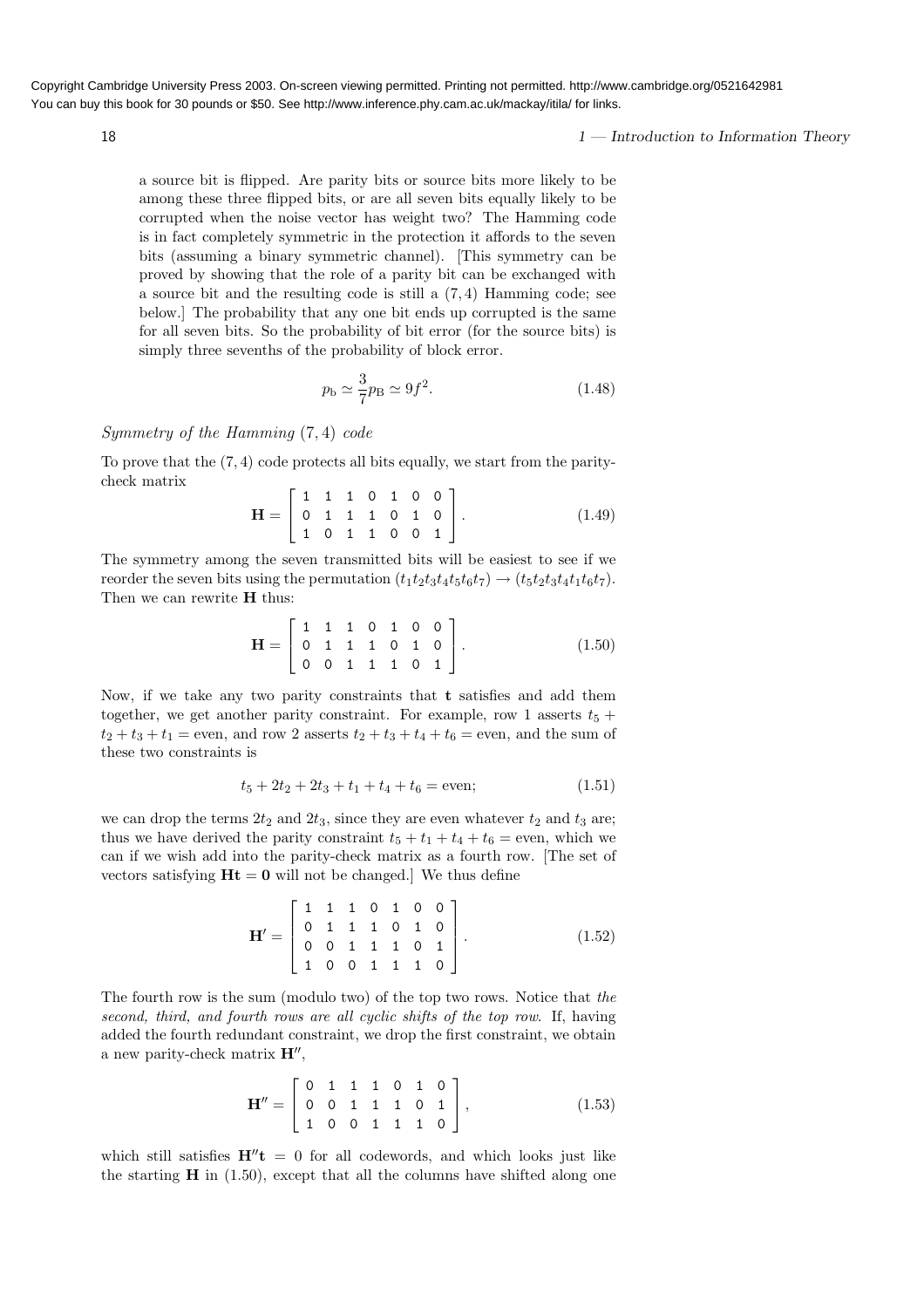1.6: Solutions 19

to the right, and the rightmost column has reappeared at the left (a cyclic permutation of the columns).

This establishes the symmetry among the seven bits. Iterating the above procedure five more times, we can make a total of seven different H matrices for the same original code, each of which assigns each bit to a different role.

We may also construct the super-redundant seven-row parity-check matrix for the code,

$$
\mathbf{H}^{\prime\prime\prime} = \begin{bmatrix} 1 & 1 & 1 & 0 & 1 & 0 & 0 \\ 0 & 1 & 1 & 1 & 0 & 1 & 0 \\ 0 & 0 & 1 & 1 & 1 & 0 & 1 \\ 1 & 0 & 0 & 1 & 1 & 1 & 0 \\ 0 & 1 & 0 & 0 & 1 & 1 & 1 \\ 1 & 0 & 1 & 0 & 0 & 1 & 1 \\ 1 & 1 & 0 & 1 & 0 & 0 & 1 \end{bmatrix} . \tag{1.54}
$$

This matrix is 'redundant' in the sense that the space spanned by its rows is only three-dimensional, not seven.

This matrix is also a cyclic matrix. Every row is a cyclic permutation of the top row.

**Cyclic codes:** if there is an ordering of the bits  $t_1 \dots t_N$  such that a linear code has a cyclic parity-check matrix, then the code is called a cyclic code.

The codewords of such a code also have cyclic properties: any cyclic permutation of a codeword is a codeword.

For example, the Hamming (7, 4) code, with its bits ordered as above, consists of all seven cyclic shifts of the codewords 1110100 and 1011000, and the codewords 0000000 and 1111111.

Cyclic codes are a cornerstone of the algebraic approach to error-correcting codes. We won't use them again in this book, however, as they have been superceded by sparse-graph codes (Part VI).

Solution to exercise 1.7 (p.13). There are fifteen non-zero noise vectors which give the all-zero syndrome; these are precisely the fifteen non-zero codewords of the Hamming code. Notice that because the Hamming code is linear , the sum of any two codewords is a codeword.

## Graphs corresponding to codes

Solution to exercise 1.9 (p.14). When answering this question, you will probably find that it is easier to invent new codes than to find optimal decoders for them. There are many ways to design codes, and what follows is just one possible train of thought. We make a linear block code that is similar to the (7, 4) Hamming code, but bigger.

Many codes can be conveniently expressed in terms of graphs. In figure 1.13, we introduced a pictorial representation of the (7, 4) Hamming code. If we replace that figure's big circles, each of which shows that the parity of four particular bits is even, by a 'parity-check node' that is connected to the four bits, then we obtain the representation of the (7, 4) Hamming code by a bipartite graph as shown in figure 1.20. The 7 circles are the 7 transmitted bits. The 3 squares are the parity-check nodes (not to be confused with the 3 parity-check bits, which are the three most peripheral circles). The graph is a 'bipartite' graph because its nodes fall into two classes – bits and checks



Figure 1.20. The graph of the (7, 4) Hamming code. The 7 circles are the bit nodes and the 3 squares are the parity-check nodes.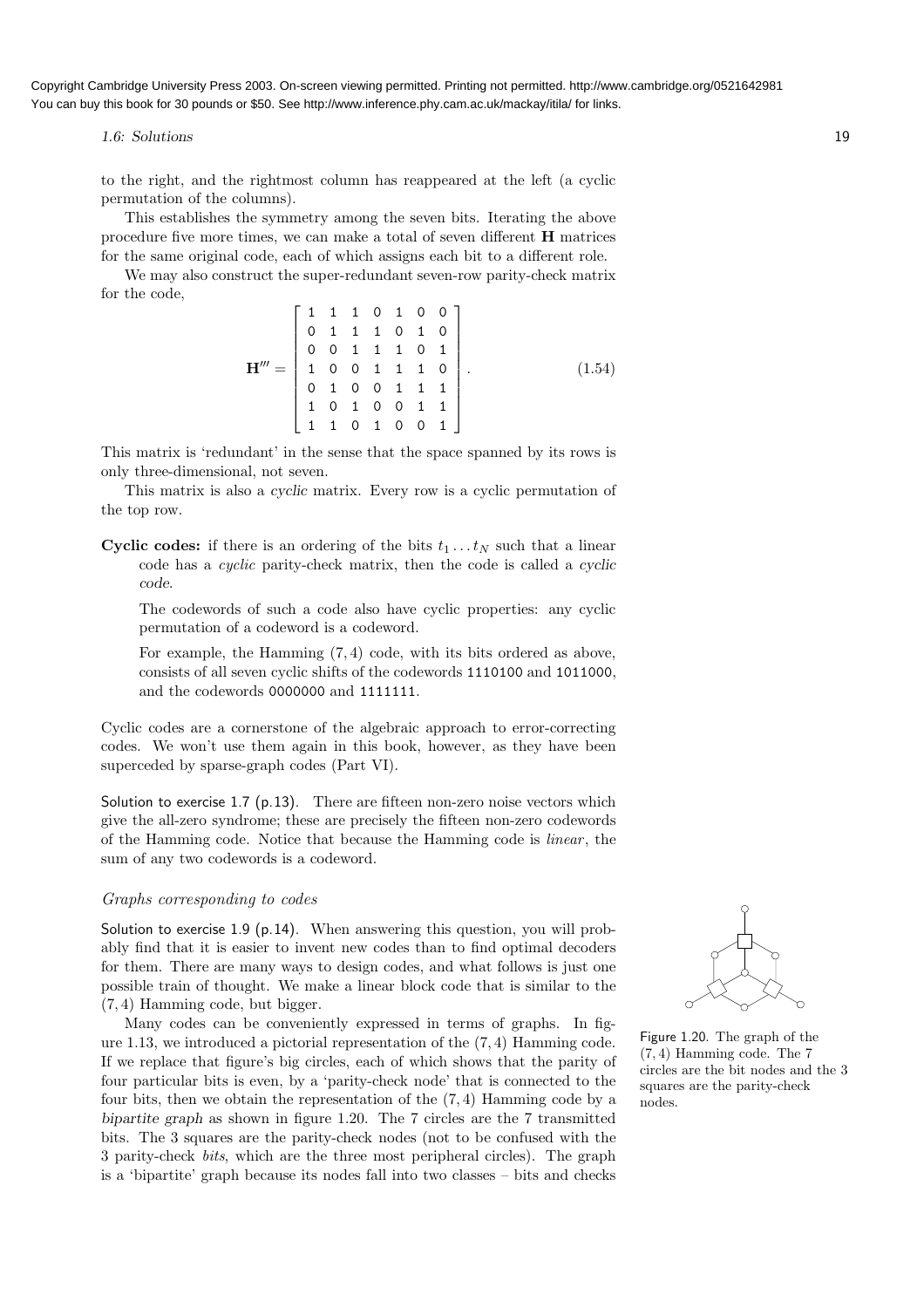20 1 — Introduction to Information Theory

– and there are edges only between nodes in different classes. The graph and the code's parity-check matrix (1.30) are simply related to each other: each parity-check node corresponds to a row of  $H$  and each bit node corresponds to a column of  $H$ ; for every 1 in  $H$ , there is an edge between the corresponding pair of nodes.

Having noticed this connection between linear codes and graphs, one way to invent linear codes is simply to think of a bipartite graph. For example, a pretty bipartite graph can be obtained from a dodecahedron by calling the vertices of the dodecahedron the parity-check nodes, and putting a transmitted bit on each edge in the dodecahedron. This construction defines a paritycheck matrix in which every column has weight 2 and every row has weight 3. [The weight of a binary vector is the number of 1s it contains.]

This code has  $N = 30$  bits, and it appears to have  $M_{\rm apparent} = 20$  paritycheck constraints. Actually, there are only  $M = 19$  independent constraints; the 20th constraint is redundant (that is, if 19 constraints are satisfied, then the 20th is automatically satisfied); so the number of source bits is  $K =$  $N - M = 11$ . The code is a (30, 11) code.

It is hard to find a decoding algorithm for this code, but we can estimate its probability of error by finding its lowest-weight codewords. If we flip all the bits surrounding one face of the original dodecahedron, then all the parity checks will be satisfied; so the code has 12 codewords of weight 5, one for each face. Since the lowest-weight codewords have weight 5, we say that the code has distance  $d = 5$ ; the  $(7, 4)$  Hamming code had distance 3 and could correct all single bit-flip errors. A code with distance 5 can correct all double bit-flip errors, but there are some triple bit-flip errors that it cannot correct. So the error probability of this code, assuming a binary symmetric channel, will be dominated, at least for low noise levels  $f$ , by a term of order  $f^3$ , perhaps something like

$$
12\binom{5}{3}f^3(1-f)^{27}.\tag{1.55}
$$

Of course, there is no obligation to make codes whose graphs can be represented on a plane, as this one can; the best linear codes, which have simple graphical descriptions, have graphs that are more tangled, as illustrated by the tiny  $(16, 4)$  code of figure 1.22.

Furthermore, there is no reason for sticking to linear codes; indeed some nonlinear codes – codes whose codewords cannot be defined by a linear equation like  $Ht = 0$  – have very good properties. But the encoding and decoding of a nonlinear code are even trickier tasks.

Solution to exercise 1.10 (p.14). First let's assume we are making a linear code and decoding it with syndrome decoding. If there are N transmitted bits, then the number of possible error patterns of weight up to two is

$$
\binom{N}{2} + \binom{N}{1} + \binom{N}{0}.\tag{1.56}
$$

For  $N = 14$ , that's  $91 + 14 + 1 = 106$  patterns. Now, every distinguishable error pattern must give rise to a distinct syndrome; and the syndrome is a list of M bits, so the maximum possible number of syndromes is  $2^M$ . For a  $(14, 8)$  code,  $M = 6$ , so there are at most  $2^6 = 64$  syndromes. The number of possible error patterns of weight up to two, 106, is bigger than the number of syndromes, 64, so we can immediately rule out the possibility that there is a (14, 8) code that is 2-error-correcting.



Figure 1.21. The graph defining the (30, 11) dodecahedron code. The circles are the 30 transmitted bits and the triangles are the 20 parity checks. One parity check is redundant.



Figure 1.22. Graph of a rate- $\frac{1}{4}$ low-density parity-check code (Gallager code) with blocklength  $N = 16$ , and  $M = 12$  parity-check constraints. Each white circle represents a transmitted bit. Each bit participates in  $j = 3$ constraints, represented by  $\Box$ squares. The edges between nodes were placed at random. (See Chapter 47 for more.)